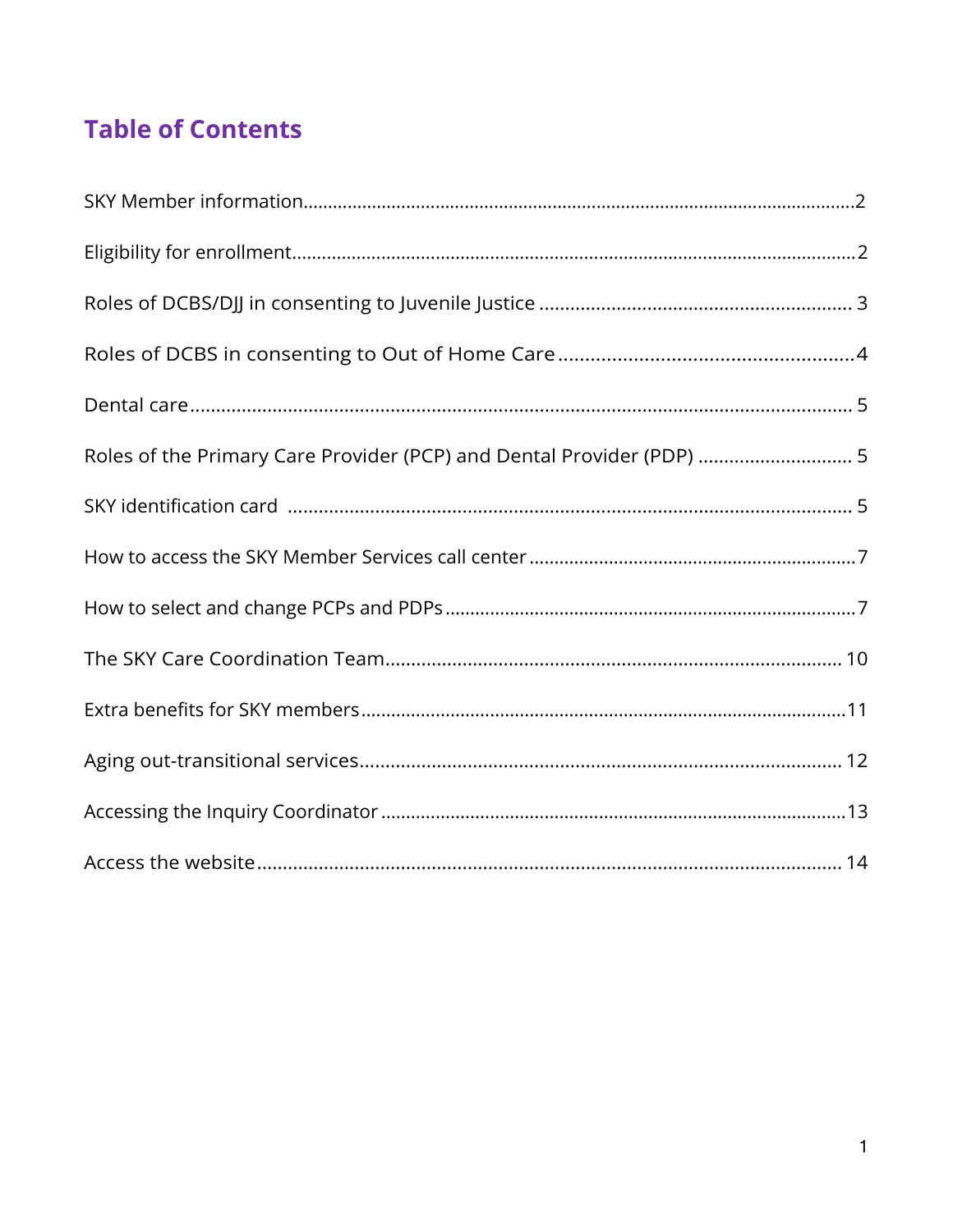# <span id="page-1-0"></span>**SKY Member Information**

### **Supporting Kentucky Youth (SKY)**

Aetna Better Health of Kentucky is proud to serve all children in Kentucky's out of home care system, including children in foster care, children who have been adopted from foster care, former foster care members, children dually committed to the Department for Community Based Services (DCBS) and the Department of Juvenile Justice (DJJ) and the Department of Juvenile Justice (DJJ) Medicaid eligible youth. We are here to provide direct support to members, foster parents, adoptive parents, caregivers, DCBS and DJJ workers.

 the Primary Care Provider (PCP) and Primary Dental Provider (PDP), Care Coordination The SKY Member Companion Guide explains how the SKY Medicaid Program works. It includes helpful resources for SKY members and their circle of support. It will explain what services and supports are available by the SKY Medicaid program and the roles of team, DCBS and DJJ workers.

# **Eligibility for Enrollment in SKY**

Only the Department for Community Based Services (DCBS) may approve eligibility for the SKY Medicaid program. For questions about eligibility, please call the local DCBS office at **1-855-306-8959**. You may also use **[kynect.ky.gov](http://kynect.ky.gov)**, the Assistance and Support Programs for Kentuckians website, to find out if you qualify for programs like Medicaid or the Kentucky Children's Health Insurance Program (KCHIP).

#### **The following groups will be enrolled in the SKY Medicaid program**:

- • Children in foster care
- • Children in kinship & fictive care
- Youth dually committed to DCBS and DJJ
- Youth in Juvenile Justice who are Medicaid eligible
- Children 18 and under who are eligible due to being in an out of state relative placement
- Children and youth who are receiving interstate adoption assistance
- Adoption assistance children
- Former Foster Care Children up to the age of twenty-six (26)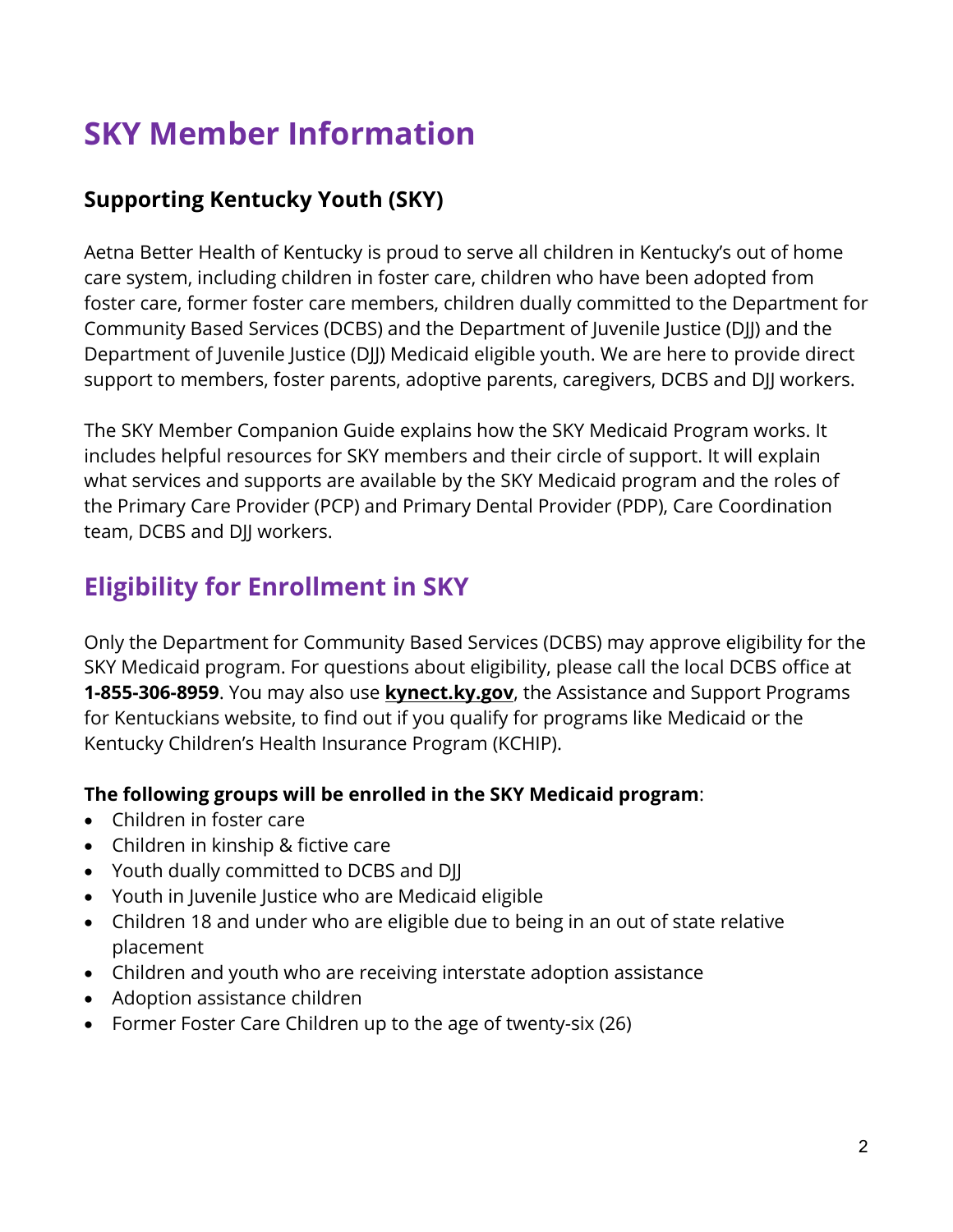#### **The following groups have the option to opt out of the SKY program at any time during the year:**

- Adoption Assistance Children
- Former Foster Care Children up to the age of twenty-six (26)
- Youth in Juvenile Justice who are Medicaid eligible

#### **SKY Enrollment Exclusions**

 Members receiving Supports for Community Living, Michele P, Acquired Brain Injury, Home and Community-Based or other Medicaid waivers are excluded from enrollment in the SKY program. Members receiving long-term care services are also excluded.

#### **SKY Member Disenrollment**

 kynect.ky.gov or a written request for disenrollment must be sent to the Kentucky Adoption Assisted Children, Former Foster Care Children, and DJJ Youth can choose to disenroll from SKY for any reason at any time. They can remain with Aetna Better Health of Kentucky or choose another contracted MCO to manage their benefits. If a member chooses to disenroll, we will help them by referring them to the Department of Medicaid services who will complete their disenrollment from SKY. Member can disenroll using Department for Medicaid Services.

The address is: Cabinet for Health and Family Services Department for Medicaid Services 275 East Main Street, 6E-C Frankfort, KY 40621

#### **Changes in enrollment status of a Foster Care or Juvenile Justice member**

 If a Foster Child or Juvenile Justice member's eligibility for SKY changes and they remain Kentucky Medicaid managed care until the next enrollment period and will also receive eligible for Medicaid managed care, they will remain enrolled with Aetna Better Health of updated Aetna Better Health enrollment materials. In the event a Foster Child or Juvenile Justice member's eligibility changes and they are no longer eligible for Medicaid managed care and is enrolled in Supplemental Security Income (SSI), they will return to the Medicaid Fee-for-Service system.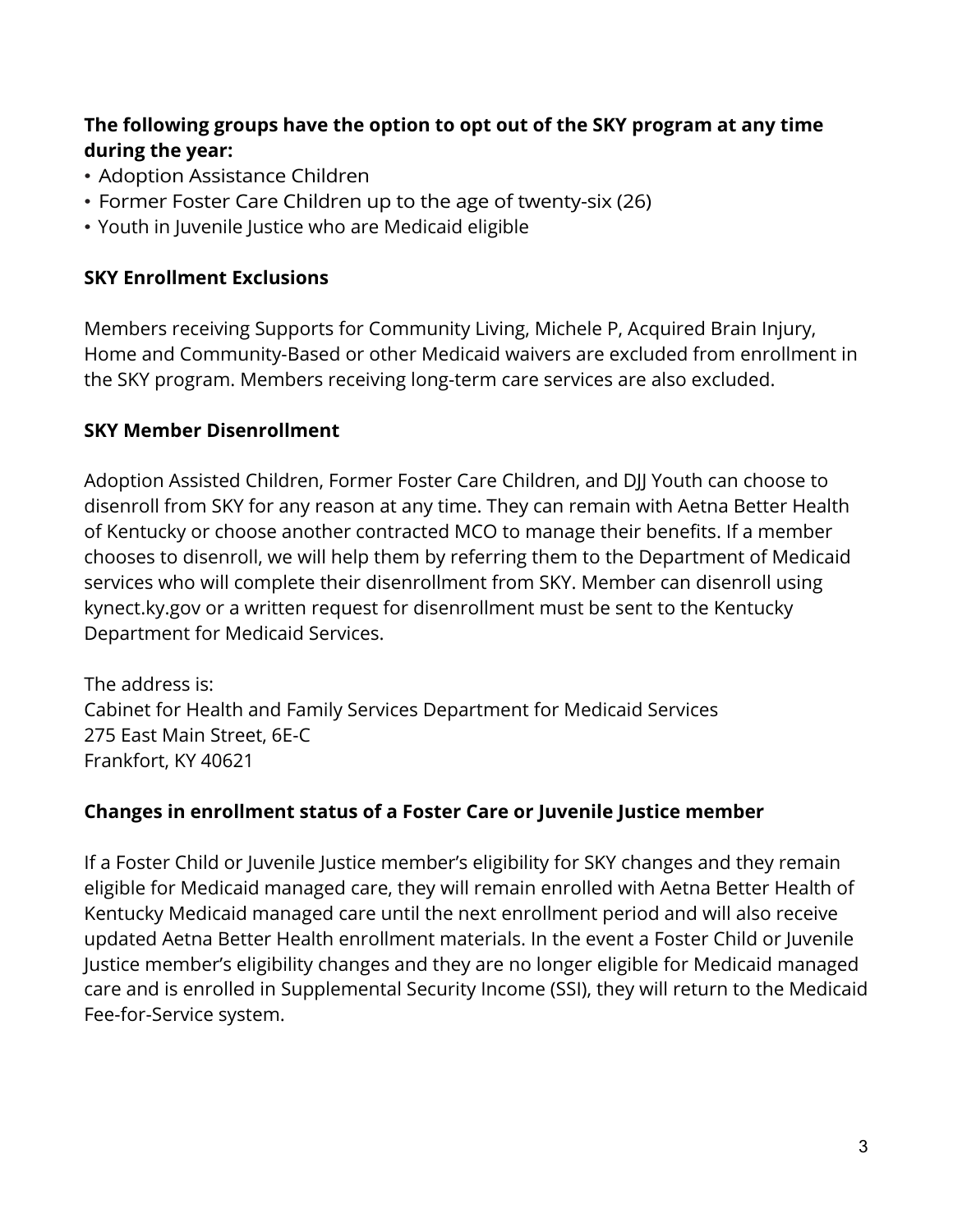# <span id="page-3-0"></span> **Roles of DCBS and DJJ in consenting to Juvenile Justice Members' Health Care services**

As part of the admission process, each DJJ program (except detention centers) shall seek the consent of each youth's parent or legal guardian for medical, dental and behavioral health treatment on the DJJ Parental Consent Authorization Form. The parent, guardian, or legal custodian shall be informed about medical care in a language that is easily understood.

The child's worker provides a copy of the DJJ Parental Consent Authorization form to the foster parent upon the child's entry into the home. The form contains the worker and birth parent(s) signatures. Foster parents maintain a copy of the signed DJJ Parental Consent Authorization in the Medical Passport and provide a copy of the form to the medical provider when medical services are needed. The DJJ Parental Consent Authorization form, titled "Cabinet for Health and Family Services Authorization for Routine Health Care and Authorization for Non-Routine Health Care" is a form used by DCBS to authorize medical treatment to assure that a child receives prompt medical attention.

The DJJ Parental Consent Authorization form contains the following information:

- A definition of routine health care,
- A statement naming the child and attesting to the Cabinet's authority to provide routine health care,
- A definition of non-routine health care,
- Instructions to guide medical providers as to who may authorize non-routine health care,
- County contact information for medical providers to use to obtain authorization to treat a child/youth, and
- Parent and Worker signatures.

 If you have questions about the use of the DJJ Parental Consent Authorization form or are in doubt as to whether a medical need is routine or non-routine, contact the child's social service worker or their supervisor for that determination.

The foster parent may authorize treatment only in an emergency, when a child needs medical treatment and the DCBS worker or Family Services Office Supervisor (FSOS) cannot be located.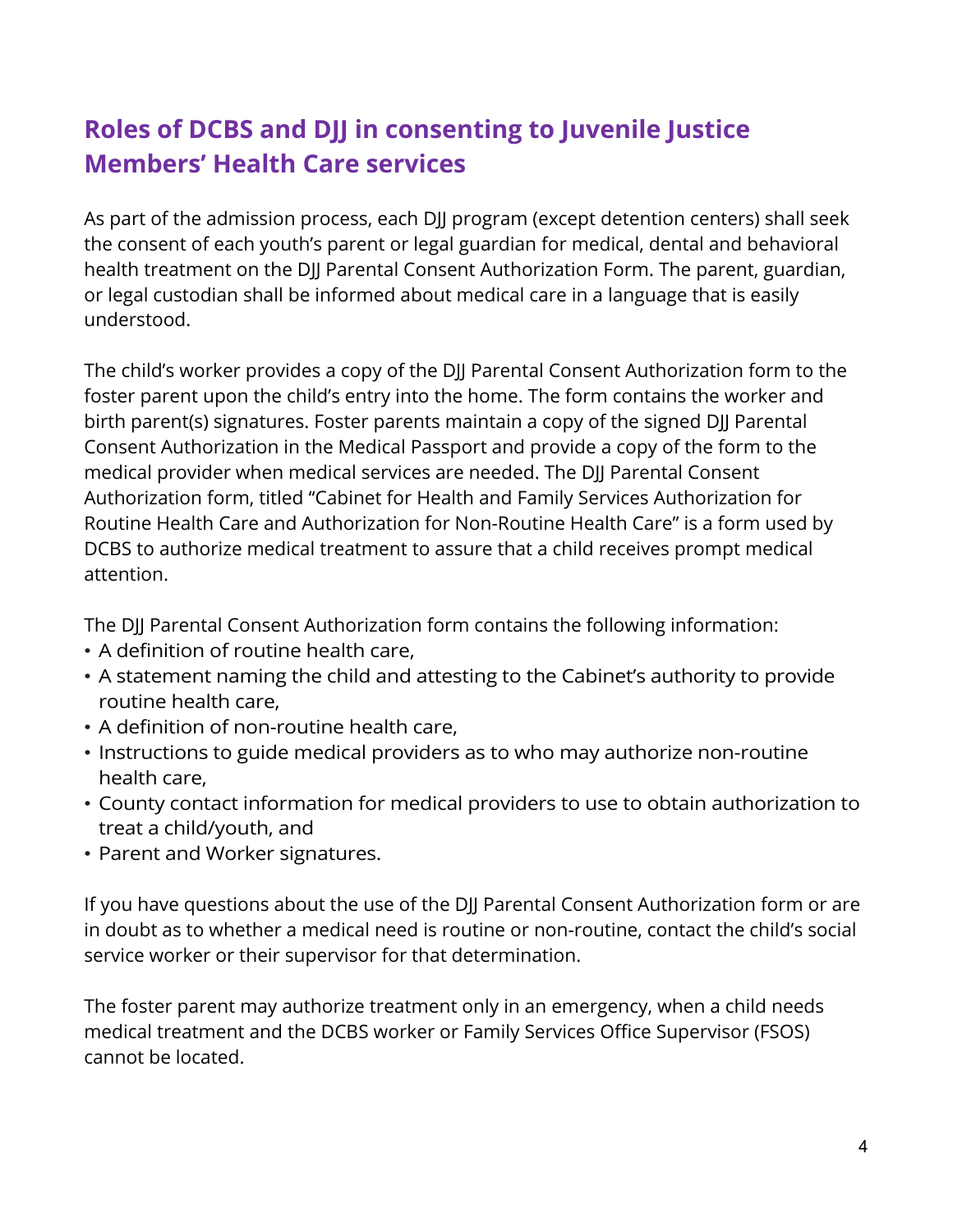# <span id="page-4-0"></span> **Role of DCBS in consenting to Members who are in Out-of- Home Care**

 determining appropriate steps for consent. This may involve consultation with the regional attorney regarding the need for judicial intervention. DCBS may consent to non-Upon the child's entry into out-of-home care, the parent/guardian is asked to sign the DPP-106A Authorization for Health Care. If the parent or legal guardian is unavailable to consent to medical services, DCBS staff consults regional management for assistance in

routine or routine medical procedures in the event either parent is unable to be reached.<br>An exception may be made if the parent has provided consent prior to the medical a medical appointment in which they could not be reached for consent. procedure, in which case, the Family Services Office Supervisor (FSOS) may sign the consent form, which also authorizes a foster parent to sign for medical consent in nonroutine situations. The SSW or FSOS should be notified by the next working day following

 If a child is on extended commitment with the Cabinet, the youth is responsible for proxy is responsible for authorization. If the youth, or their proxy, is unable to authorize  medical treatment, the court, SSW, or FSOS is permitted to authorize treatment. The foster parent may authorize treatment only in an emergency, when a child needs medical authorizing medical treatment. If the youth is unable to consent, the child's health care treatment and the DCBS worker or FSOS cannot be located.

### **Dental care**

 AetnaBetterHealth of Kentucky coversbasicdentalservicesforFormer Foster Youth up to age 26andchildrenunder theageof21. Children living in Kentucky must get a dental exam before they start kindergarten. Aetna Better Health of Kentucky SKY contracts with Avesis to provide dental, oral surgery or orthodontic services for our members. Call Member Services at **1**‑**855**‑**300**‑**5528 (TTY: 711),** Monday through Friday, 7 AM to 7 PM ET, to find out how to get care. You may also look in your Provider Directory or online at https://www.AetnaBetterHealth.com/Kentucky under Find a Provider.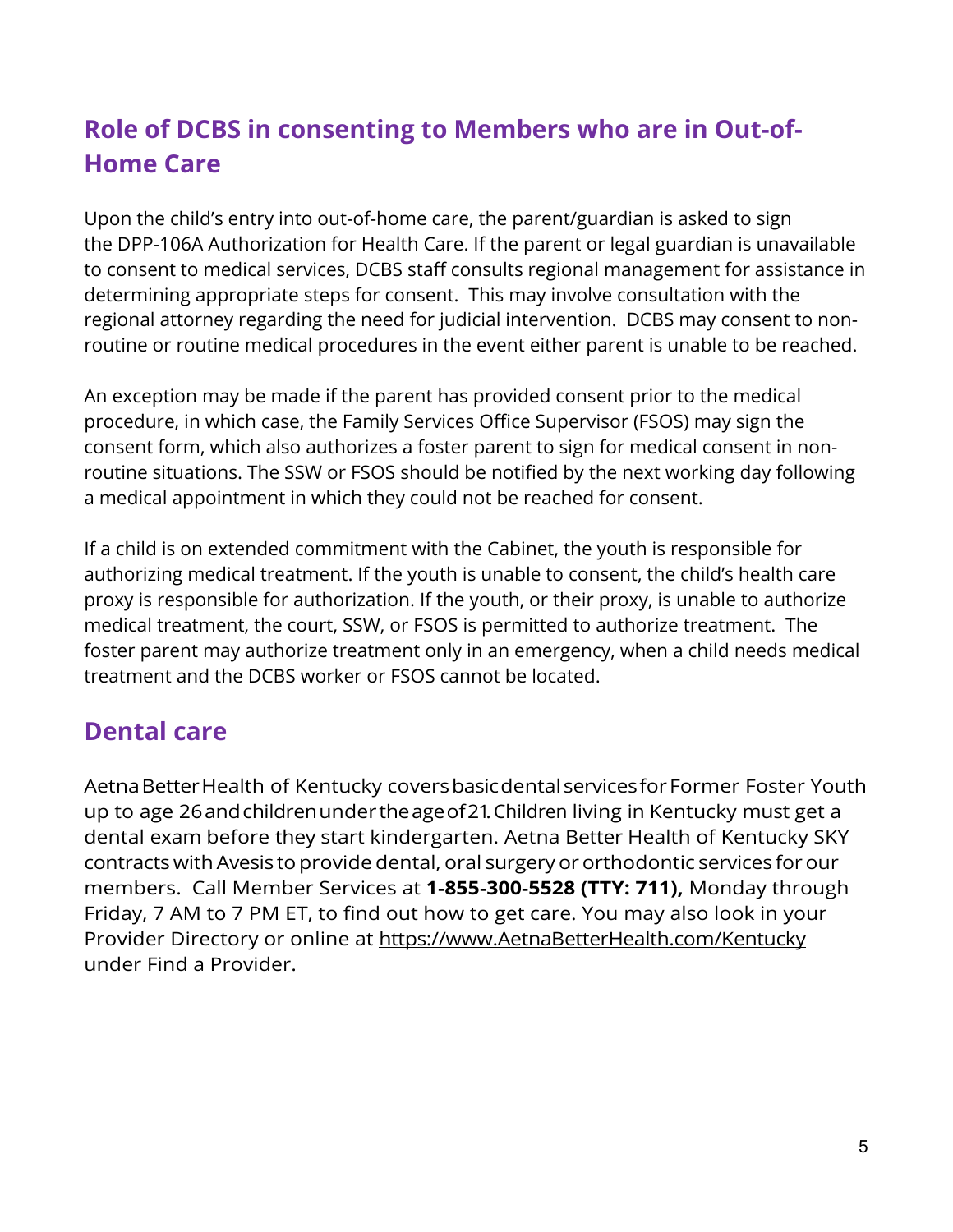# <span id="page-5-0"></span>**Vision Care**

 Aetna Better Health of Kentucky covers basic vision services for Former Foster Youth up to age 26 and children under the age of 21. Children living in Kentucky must get a vision screen before they start kindergarten. Aetna Better Health of Kentucky SKY contracts with Avesis to provide vision services for our members. Call Member Services at **1**‑**855**‑**300**‑**5528 (TTY: 711)**, Monday through Friday, 7 AM to 7 PM ET, to find out how to get care. You may also look in your Provider Directory or online at [https://www.AetnaBetterHealth.com/Kentucky](https://www.aetnabetterhealth.com/Kentucky) under Find a Provider.

### **Roles of the Primary Care Provider and Primary Dental Provider**

The PCP and PDP responsibilities include but are not limited to:

- Maintaining continuity of your physical, mental and oral health care
- and out of network, if such services are not available within Aetna Better Health's • Making referrals for Specialty Care and other Medically Necessary services, both in Network
- Maintaining a current Medical Record for the Member, including documentation of all PCP and Specialty Care services
- Discussing Advance Medical Directives with all Members, as appropriate
- Providing primary and preventive care, recommending or arranging for all necessary preventive health care, including EPSDT for persons under the age of twenty-one (21) years
- Documenting all care rendered in a complete and accurate Medical Record that meets or exceeds the Department's specifications
- Arranging and referring Members when clinically appropriate, to behavioral health providers
- Maintaining formalized relationships with other PCPs to refer their Members for after-hours care, during certain days, for certain services, or other reasons to extend the hours of service of their practice

# **The SKY Identification card**

 WhenyoujoinAetnaBetterHealth of Kentucky SKY,eacheligiblefamilymember receives their own Aetna Better Health Member ID card. This Member ID card tells the provider you are an Aetna Better Health member. The first date you may get care from Aetna Better Health is on your Member ID card.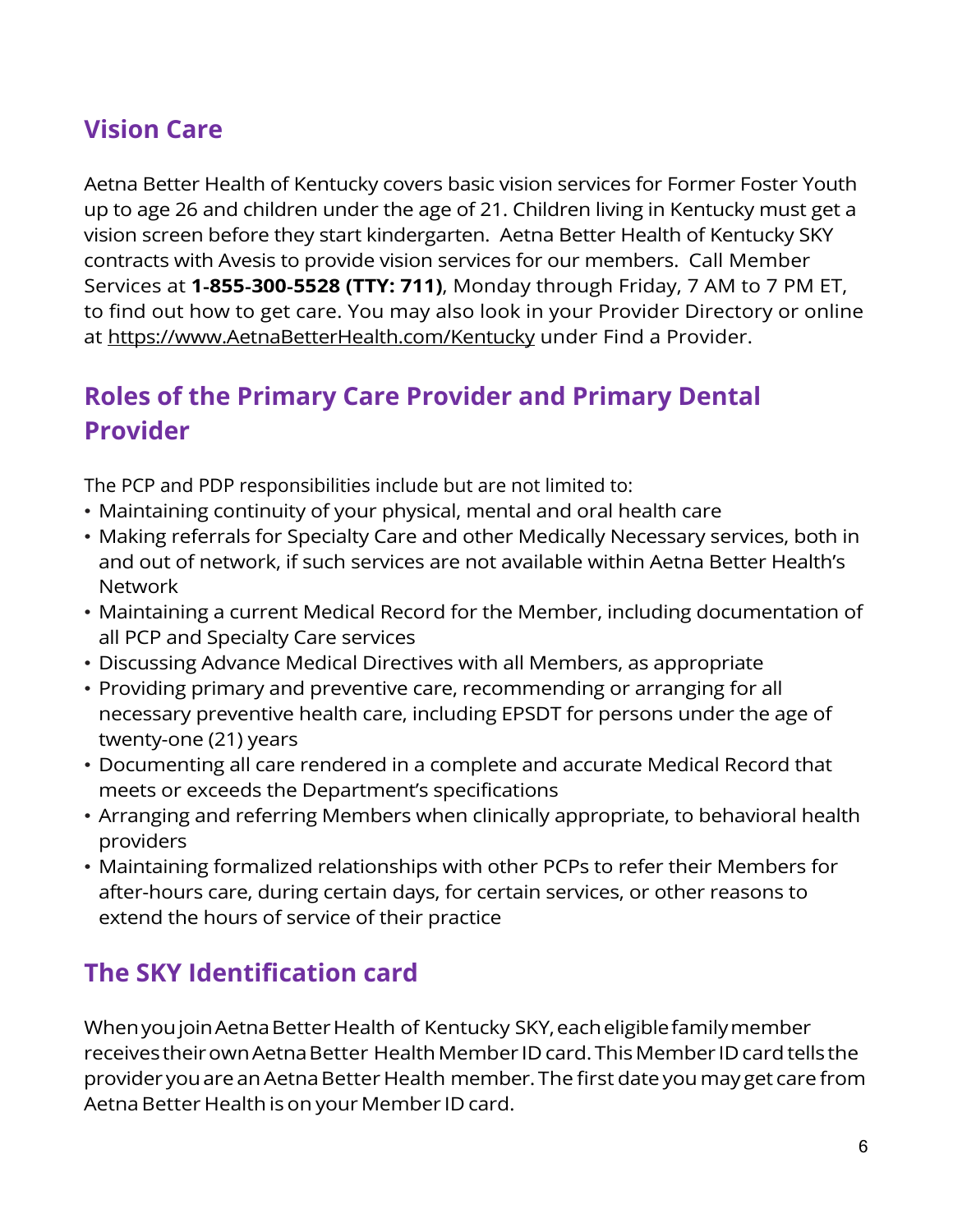You may also have to show a picture ID to prove you are the person whose name is on the Member ID card.

| <b>vaetna</b><br>Aetna Better Health <sup>®</sup> of Kentucky                                                       | In case of an emergency go to the nearest emergency room or call 911.<br><b>IMPORTANT NUMBERS FOR MEMBERS</b><br>1-855-300-5528 (TTY users 711)<br><b>Member Services</b> |
|---------------------------------------------------------------------------------------------------------------------|---------------------------------------------------------------------------------------------------------------------------------------------------------------------------|
| <b>Name</b><br>Date of Birth<br><b>Sex</b>                                                                          | 1-888-604-6106<br><b>Behavioral Health</b><br>1-855-620-3924<br><b>24 Hour Nurse Line</b>                                                                                 |
| Member ID/State Medicaid ID#<br><b>PCP</b>                                                                          | <b>IMPORTANT NUMBERS FOR PROVIDERS</b><br>1-855-300-5528<br><b>Eligibility</b><br>1-888-725-4969<br><b>Authorization</b>                                                  |
| <b>Effective Date</b><br><b>PCP Phone</b><br><b>Dental PCP</b>                                                      | PHARMACY SUPPORT FROM MEDIMPACT<br>1-800-210-7628<br>24/7 Provider Assistance                                                                                             |
| Dental PCP Phone                                                                                                    | 1-800-210-7628<br>24/7 Member Assistance                                                                                                                                  |
| RxBIN: 023880 RxPCN: KYPROD1 RxGRP: KYM01<br><b>Medimpact</b>                                                       | 1-844-336-2676<br><b>Prior Authorization Assistance</b>                                                                                                                   |
| AetnaBetterHealth.com/Kentucky<br><b>KYA</b><br>THIS CARD IS NOT A GUARANTEE OF ELIGIBILITY. ENROLLMENT OR PAYMENT. | Submit claims to<br>PO Box 65195, Phoenix, AZ<br>85082-5195<br>Paver ID 128KY<br>KY B                                                                                     |

 Information included on the Aetna Better Health Member ID card includes but is not limited to:

- Your name
- Your date of birth
- Your Member ID/State Medicaid ID number
- Your Primary Care Provider (PCP) (if you have one)
- Your PCP's office phone number (if you have one)
- Your Primary Dental Provider (PDP)
- Your PDP's phone number
- Effective date
- Pharmacy support from MedImpact

 Online access to member information is only for SKY members who have received authorization, including Former Foster Youth, some justice involved youth, and SKY members receiving Adoption Assistance.

 All other SKY members or their caregiver need to call Member Services at **1-855-300-5528 (TTY: 711)** for help Monday-Friday from 7 AM to 7 PM ET. For questions regarding medications or prescription approvals, contact MedImpact at **1-800-210-7628 (TTY: 711)**.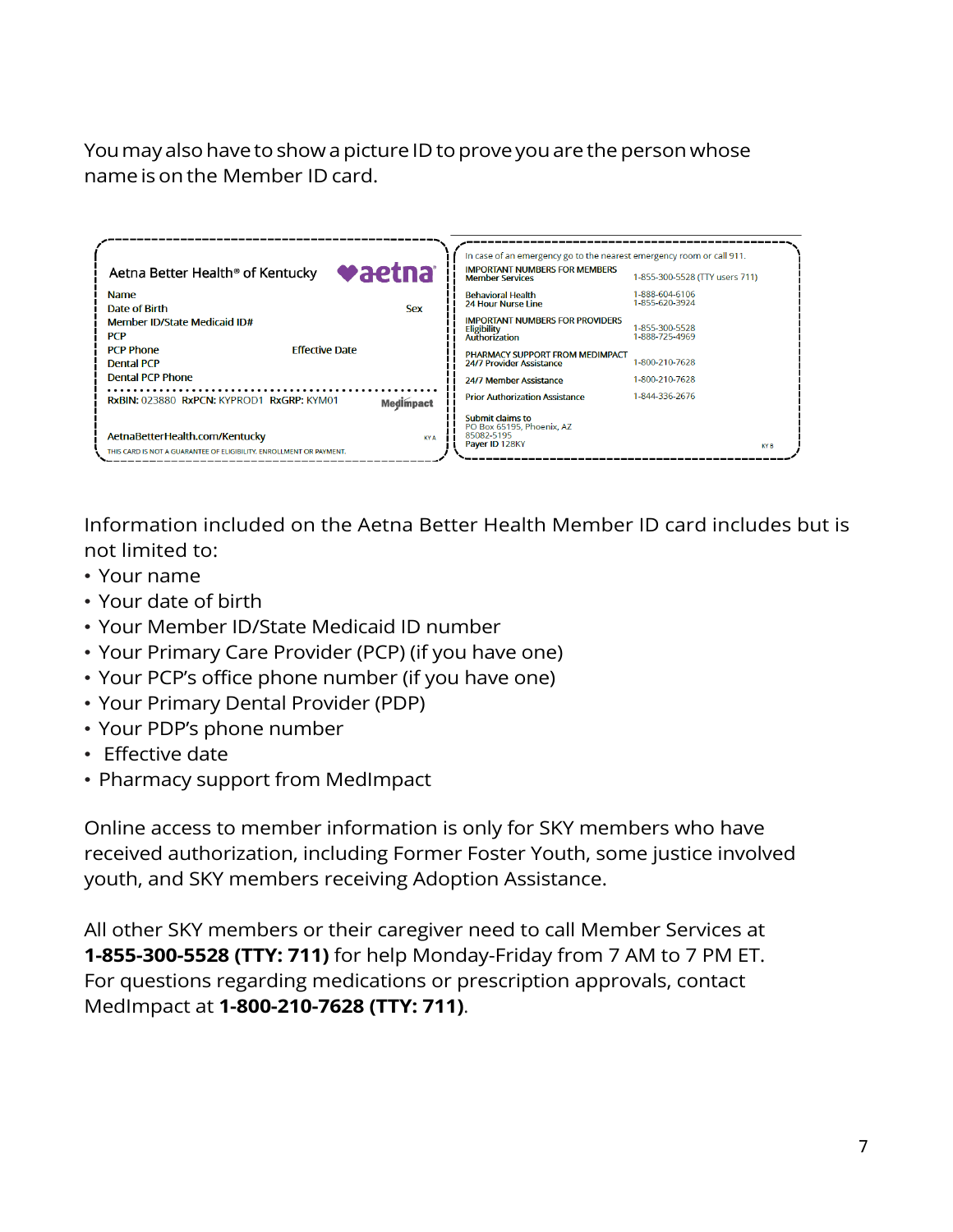### **SKY ID Lost ID Card, Name Change, New PCP Assignment, Card Replacement**

 There are several ways to replace a SKY Member's ID card if it is lost or stolen, or if following: the member has had a name change or a change in their PCP. These include the

- Contacting the Member's SKY Care Coordinator for assistance
- • Viewing the ID card via FamilyConnect. Online access to member information is only for SKY members who have received authorization, including Former Foster Youth, some justice involved youth, and SKY members receiving Adoption Assistance.

 **1-855-300-5528 (TTY: 711)** for help Monday-Friday from 7 AM to 7 PM ET. All other SKY members or their caregiver need to call Member Services at

We will reissue an ID card within five days of the request in the following circumstances:

#### **For foster and former foster members:**

- A member, DCBS staff, caregiver, or foster parent reports a lost card
- A member has a name change
- A member, DCBS staff, caregiver, or foster parent requests a new PCP or dental provider
- The member moves to a new placement
- Any other reason that results in a change to the information disclosed on the foster care member's ID card

#### **For Adoption Assistance (AA) members:**

- The member or adoptive parent reports a lost card
- The member has a name change
- The member or adoptive parent requests a new PCP
- Any other reason that results in a change to the information disclosed on the AA member's ID card.

#### **For Juvenile Justice (JJ) members:**

- The JJ or designated DJJ staff reports a lost card
- The JJ member has a name change
- The JJ member or designated DJJ staff member requests a new PCP
- The member moves to a new placement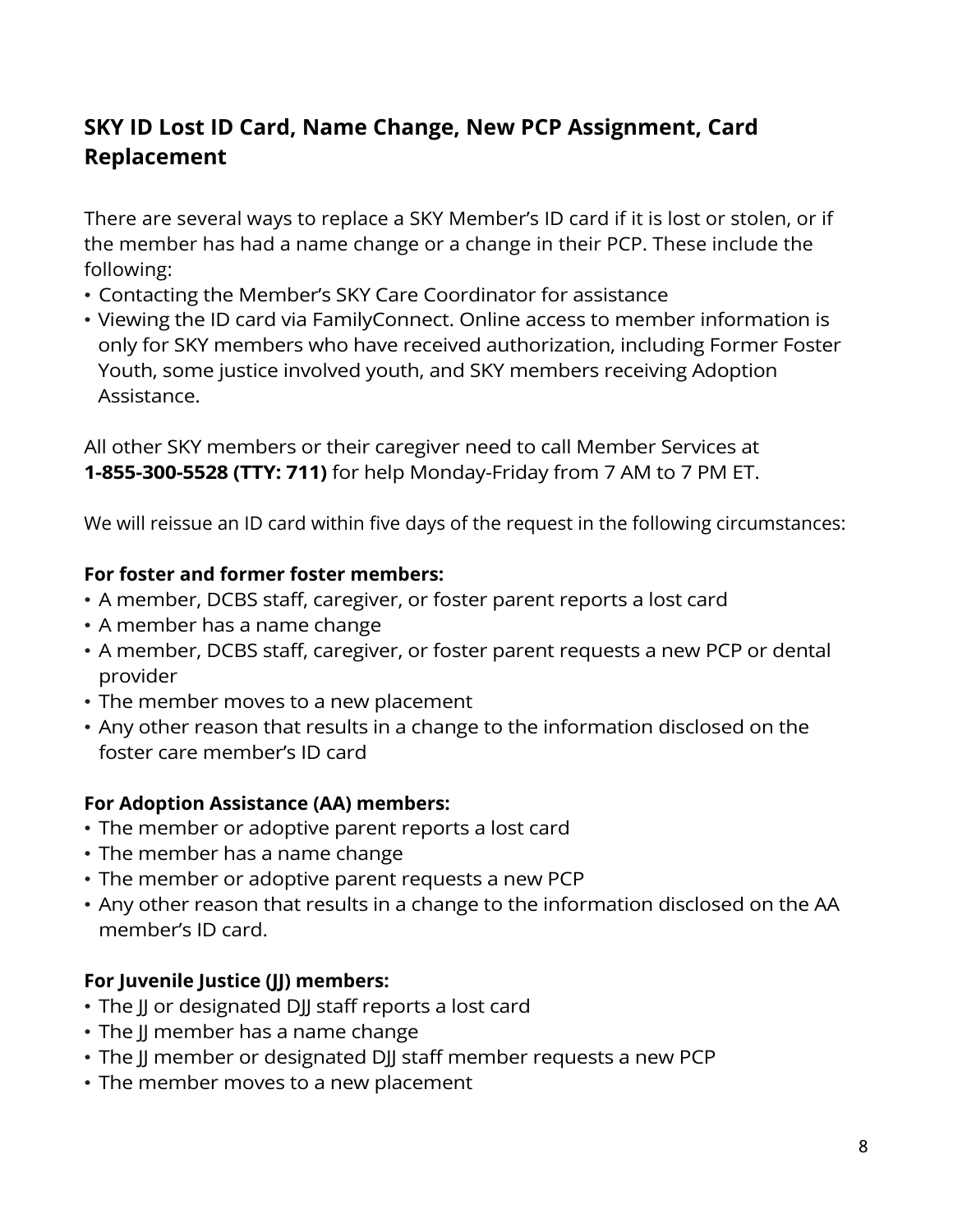<span id="page-8-0"></span>• Any other reason that results in a change to the information disclosed on the JJ member's ID card

### **How to access the SKY Member Services call center**

Member Services can answer questions about health care benefits, ID cards and Primary Care Providers (PCPs). You can also call them to get help with some health care problems. Just call **1-855-300-5528 (TTY: 711)**.

Someone is there to answer your call 24 hours a day, 7 days a week. Our Member Services team is here to help make sure each member is treated fairly and able to exercise their rights.

 In the case of a behavioral health emergency, you should call the Behavioral Health Crisis Hotline at **1**‑**888**‑**604**‑**6106 (TTY dial 711, TDD dial 1**‑**866**‑**200**‑**3269)**. It is open 24 hours a day, 7 days a week, 365 days a year. They can help you get the care you need.

### **How to select and change Primary Care Providers**

 All SKY members must select or be assigned a Primary Care Provider (PCP) except members who are placed in an out-of-state inpatient or residential facility.

Your (PCP) is your health care provider who takes care of all your main health care needs. You can choose your PCP. Your PCP will see you for well care check-ups and medical problems. Your PCP is your medical home. A medical home helps make sure that the right medical care is available when you need it. Get to know your PCP. It helps ensure that you get medical care from someone who knows you and from someone who you feel comfortable with. Your PCP is your medical home. Your PCP takes care of all your main health care needs. Your PCP will learn about your health to prevent or detect future illness.

PCPs help keep you healthy by:

- Teaching you how to stay healthy
- Treating a health problem before it becomes serious
- Keeping immunizations up to date
- Providing care when you are sick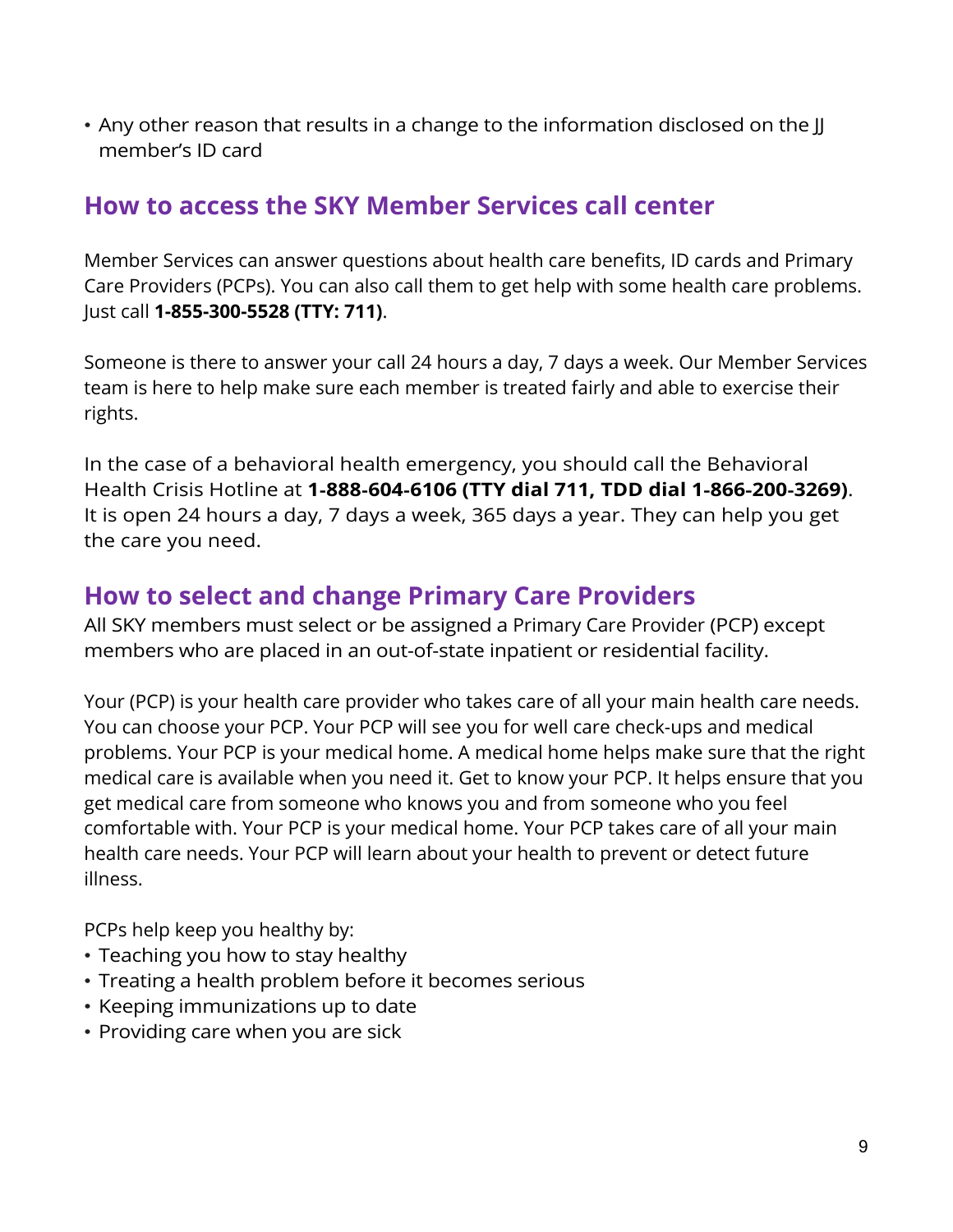any time. You can request a printed directory of PCPs at any time. You can access the online Provider Directory at **[AetnaBetterHealth.com/Kentucky](http://AetnaBetterHealth.com/Kentucky)** at

 have chosen a PCP, this is who you should receive your care from. Your PCP's name is on You may get care from any Medicaid PCP in the Aetna Better Health network. Once you your member ID card. If you don't choose a PCP, we will choose one for you.

To change your PCP, call Member Services at **1-855-300-5528 (TTY: 711)**, Monday through Friday, 7 AM to 7 PM ET. Or, you can request the change through the FamilyConnect app or on our website at **[AetnaBetterHealth.com/Kentucky](http://AetnaBetterHealth.com/Kentucky)**. If the member is a child, the member's parent or guardian may change the PCP or dental provider.

 If you choose a PCP who is not taking new patients, you will have to choose another PCP. If your family doctor is not part of Aetna Better Health's network, you'll have to choose benefits to keeping your PCP. The better they get to know you, the better they can treat you. You can change your PCP 90 (ninety) days after the initial assignment and once a someone else (you can also ask if your family doctor would like to join our plan). There are year or any time for any reason approved by Aetna Better Health of Kentucky.

 In some cases, your PCP may ask that you be removed from his or her practice. If this happens, you'll get a new PCP. Some reasons your PCP may ask for this change may be that:

- You and your PCP do not get along
- Your PCP cannot meet your medical needs
- You miss appointments

Aetna Better Health may also decide to change your PCP. We will notify you if this happens. We will also notify you if your PCP is no longer in our network. In this case, we will help you select a new PCP. It's very important to show up for your scheduled appointments. If you can't go to your appointment, cancel the appointment at least 24-hours before the appointment.

 If your PCP is not in his or her office when you need care, just ask to see another provider in the group. There may be a provider on call that you could see.

 must agree to be your PCP. Call Member Services at **1-855-300-5528 (TTY:711)**, Monday If you have a serious condition or chronic illness, you may ask to have a specialist as your PCP. Specialists may act as PCPs for members with special needs. However, the specialist through Friday, 7 AM to 7 PM ET, to make this request.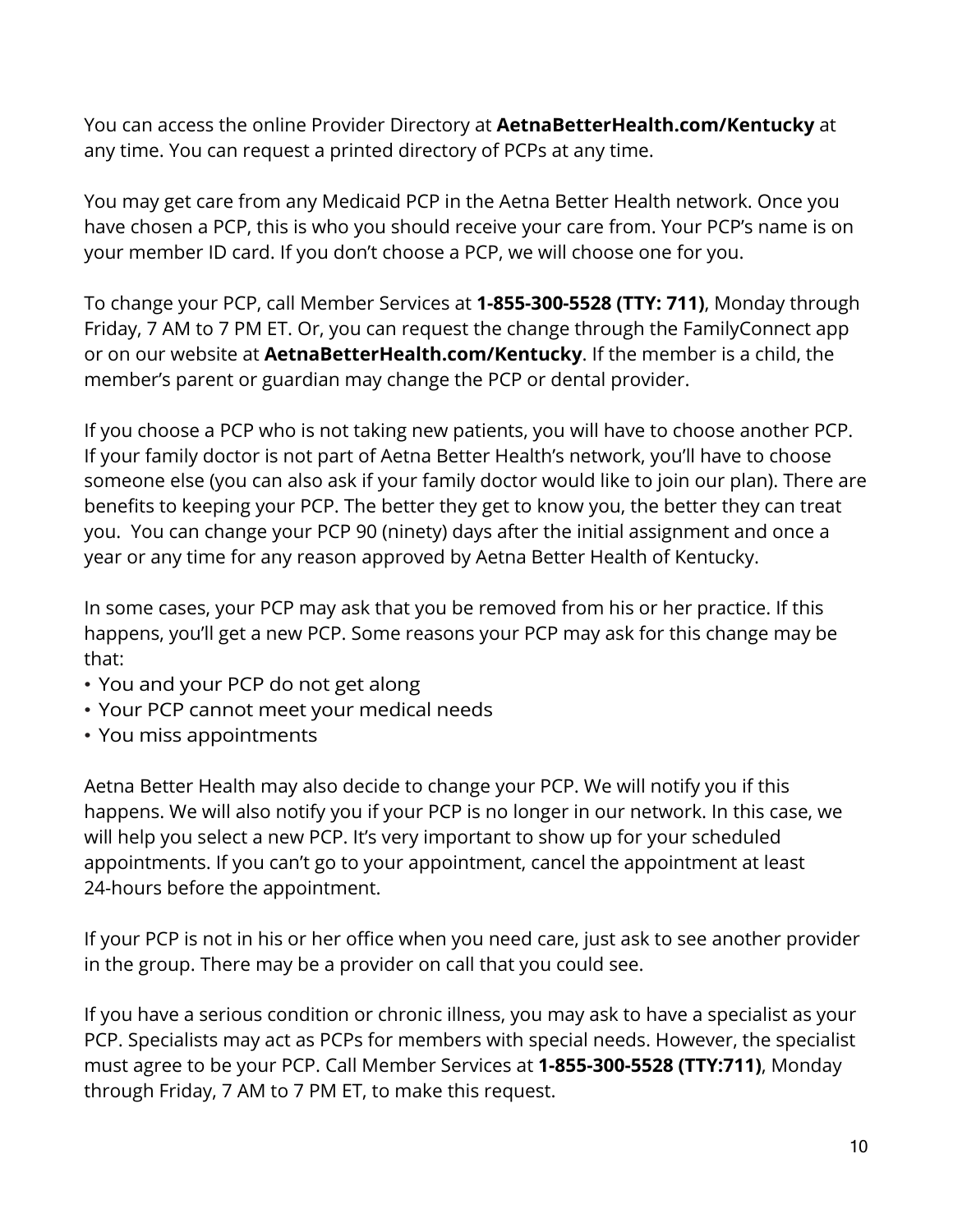### <span id="page-10-0"></span> **How to select and change Primary Dental Providers**

 needs. You can choose your PDP. Your PDP is your oral health home. A PDP helps make Your Primary Dental Provider (PDP) is your dentist that will take care of your oral health sure that you receive the right oral health care. Get to know your PDP and they will care for your oral health needs.

 your covered dental preventive and routine care through our network. If you need a The dental provider network is the group of dentists and specialty dentists. You will get dental specialist, your PDP will refer you to a specialist in our network.

To find a dentist, you can access the online Provider Directory at **[AetnaBetterHealth.com/Kentucky](http://AetnaBetterHealth.com/Kentucky)** at any time. Once you have chosen a PDP, this is who you should receive your dental care from. If you don't choose a PDP, we will choose one for you.

If you want to change your PDP, you must choose a PDP from our dental provider network. Be sure your PDP is taking new patients. To make a change, please call Member Services at **1-855-300-5528 (TTY: 711)**, Monday through Friday, 7 AM to 7 PM ET.

For urgent or emergency dental care, call your PDP. If you would like assistance to schedule an appointment, call Member Services at **1-855-300-5528 (TTY: 711)**, Monday through Friday, 7 AM to 7 PM ET.

### **The SKY Care Coordination Team**

 Coordination Team. The Care Coordination Team is led by a Care Coordinator who will be All SKY members will have access to care coordination services provided by a Care assigned upon enrollment into the SKY program. Regional-based Care Coordination Teams are at the center of care for SKY members and in addition to the member and the Care Coordinator, may include:

- Nurse care coordinator to assist with Medically Complex Children
- A Behavioral Health Clinician
- A Behavioral Health Specialist
- A Family peer support specialist
- A hospital-based Case Manager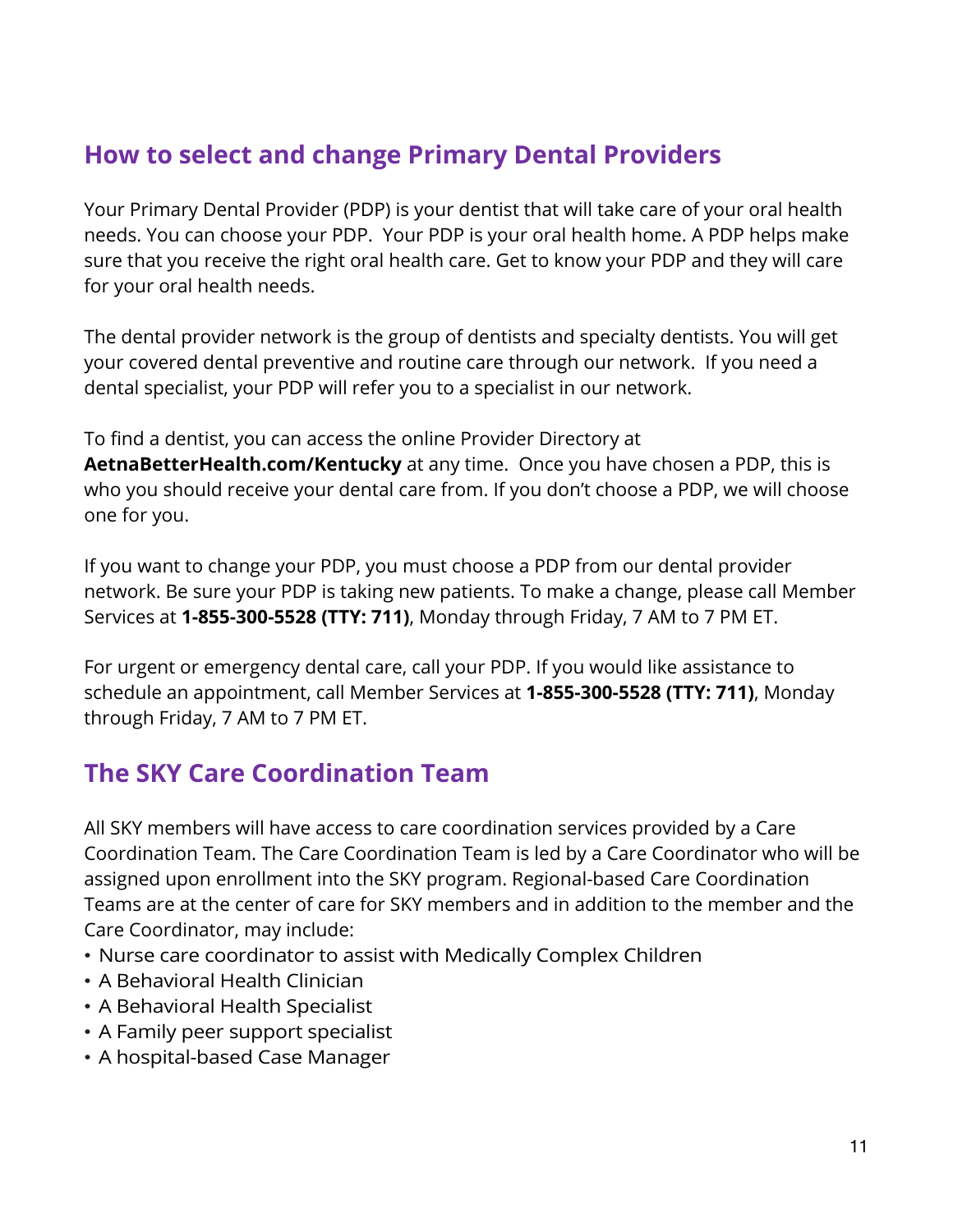providers to participate in the Care Coordination Team. With the appropriate consent, the Care Coordinator will also invite PCPs, PDPs, and other

### **Role of Care Coordinators and the Care Coordination Team**

 The SKY member's Care Coordinator leads their Care Coordination Team and helps the member, guardians, parents, DCBS worker, DJJ worker and caregivers navigate the health care system. As needed, the Care Coordinator will hold Care Coordination Team meetings and make sure that SKY members, providers, foster parents, adoptive parents, caregivers, parents, DCBS and DJJ have all the information needed about community resources that are available to help the member.

Care Coordinators/Care Coordination Teams help to meet the needs of SKY members by:

- parents, caregivers, parents, DCBS and DJJ coordinate services • Providing information to assist providers, members, foster parents, adoptive
- • Ensuring members have access to primary, dental, and specialty care by helping obtain and schedule appointments
- Expediting assessments that help with determining DCBS and DJJ placements
- Arranging community supports and referrals to community-based resources
- Collaborating with PCPs, primary dental providers, specialists and prior MCOs if needed to ensure continuity of care for SKY members

 required assessments and screenings are initiated upon initial enrollment of youth with SKY and are completed within the timeframes specified by the State. The Care Coordinator is also the single point of contact that will help to ensure that all

The Care Coordinator will:

- • Help coordinate the assignment of a PCP and facilitate a physical health screening and/ or treatment as needed within the required timeframe
- • Help schedule a medical exam, visual exam and dental exam within the required timeframe
- Help schedule a mental health screening within the required timeframe
- Arrange for services when screenings indicate further assessment or treatment is needed
- Arrange for a youth to have a complete medical, dental, and visual exam yearly.

### **Levels of Care Management/Care Coordination Services**

SKY members will receive Care Coordination services according to their individual needs.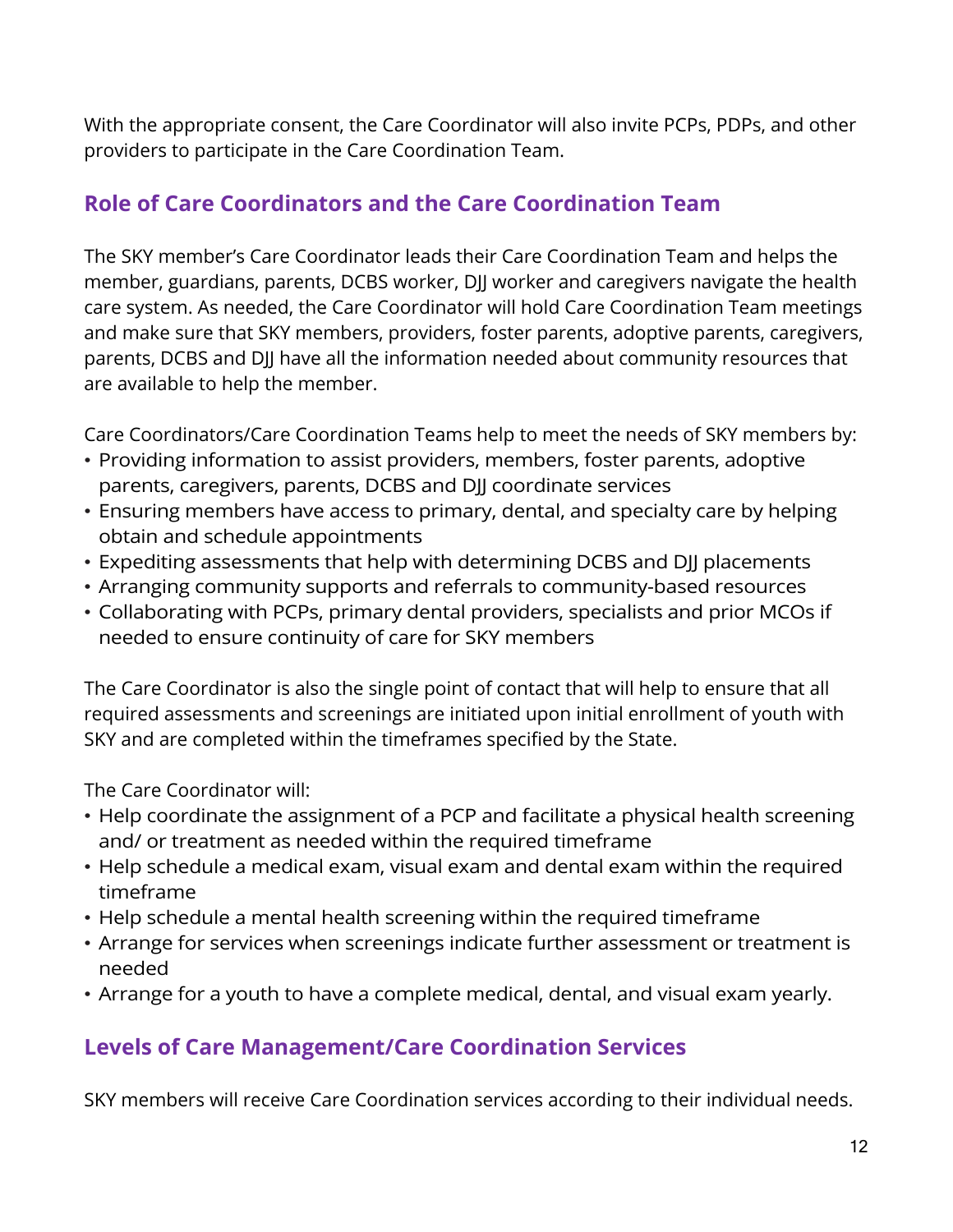The level of intensity and frequency of Care Coordination services is based on information from assessments, caregivers, providers, parents, adoptive parents, DCBS and DJJ workers.

SKY members will receive the following levels of Care Coordination services:

- Preventive Wellness Care Coordination
- Intensive Care Coordination
- Complex Care Coordination

### **Accessing the Care Coordination team**

Aetna Better Health of Kentucky's Care Coordination Team are here to help our members, as well as their families, guardians, foster parents, and primary care providers and dental providers. We can help with changes and provide information so that members and caregivers are better prepared and informed about health care decisions and goals.

 Questionnaire (HRQ). Our Care Coordination team will call new members to complete a Health Risk

 call Member Services at **1-855-300-5528 (TTY:711)**, Monday through Friday, 7 AM to 7 PM To contact the Care Coordination Team, or you have any questions about the program, ET or ask to speak to a care manager or ask to speak to a Care Manager online through FamilyConnect.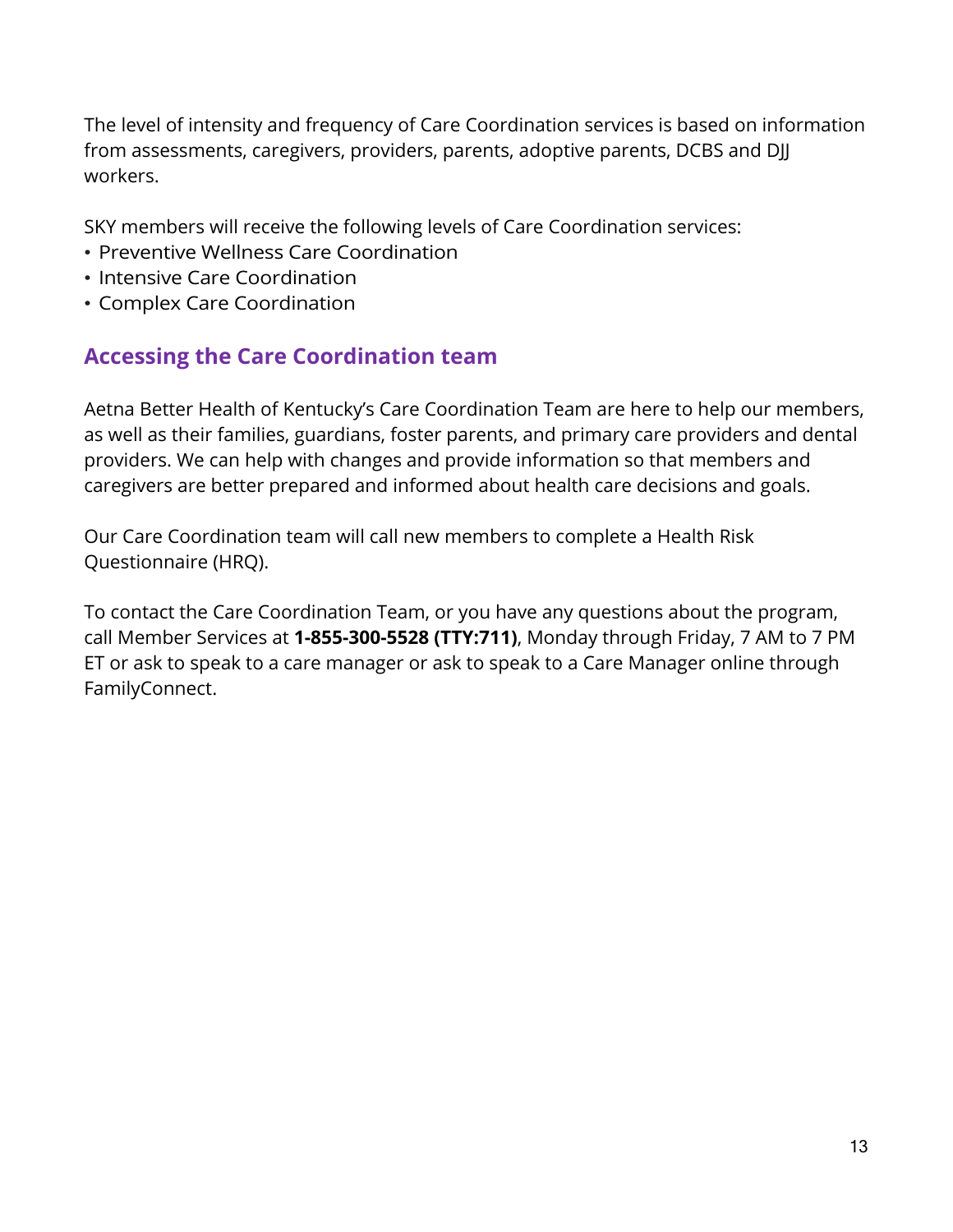# <span id="page-13-0"></span> **Extra Benefits for SKY Members**

SKY members may receive these extra benefits:

| <b>Extra Benefits</b>        |                                                                |
|------------------------------|----------------------------------------------------------------|
| Connections for Life (13-17) | Free smartphone and wireless plan (SKY members who are         |
|                              | 13-17 years old and not in a pre-adoptive or adoptive home)    |
| Connections for Life (18-26) | Free laptop for SKY members who are 18 years or older and      |
|                              | not in a pre-adoptive or adoptive home                         |
| SKY Duffle Bag Program       | Duffle bags filled with personal hygiene items, supplies and a |
|                              | blanket to SKY members that are going from one home to         |
|                              | another.                                                       |
| Birthday in a Box            | SKY members get a "birthday in a box" that includes party      |
|                              | supplies and a gift once a year (request must be made to       |
|                              | Care Manager)                                                  |

### **Aging Out – Transitional Services**

 Aetna understands the transition into adulthood is an important and difficult time and we help our SKY members to learn the skills needed to be healthy and productive adults. Aetna offers support to our members who are transitioning out of the foster care and juvenile justice systems. The Care Coordination Team will make sure to help these members develop their own transitional care plans that will include:

- Specific options for housing
- Health insurance
- Education
- Mentoring/peer support opportunities
- Continuing support services
- Workforce supports
- Employment services

training classes. For SKY members **ages 12-15**, Aetna will help to develop independent living skills and basic daily living skills such as cooking, doing laundry and money management through the Getting on T.R.A.C.K (Transition Ready Assistance and Core Knowledge) program. This program involves help from organizations out in the community and offers specific

The SKY member's Care Coordinator will help them get engaged in this program and the classes will be held at community organizations throughout Kentucky.

At **15 years old**, SKY youth, if in agreement and with permission from the Department for Community Based Services (DCBS) social worker, is referred to formal Life Skills classes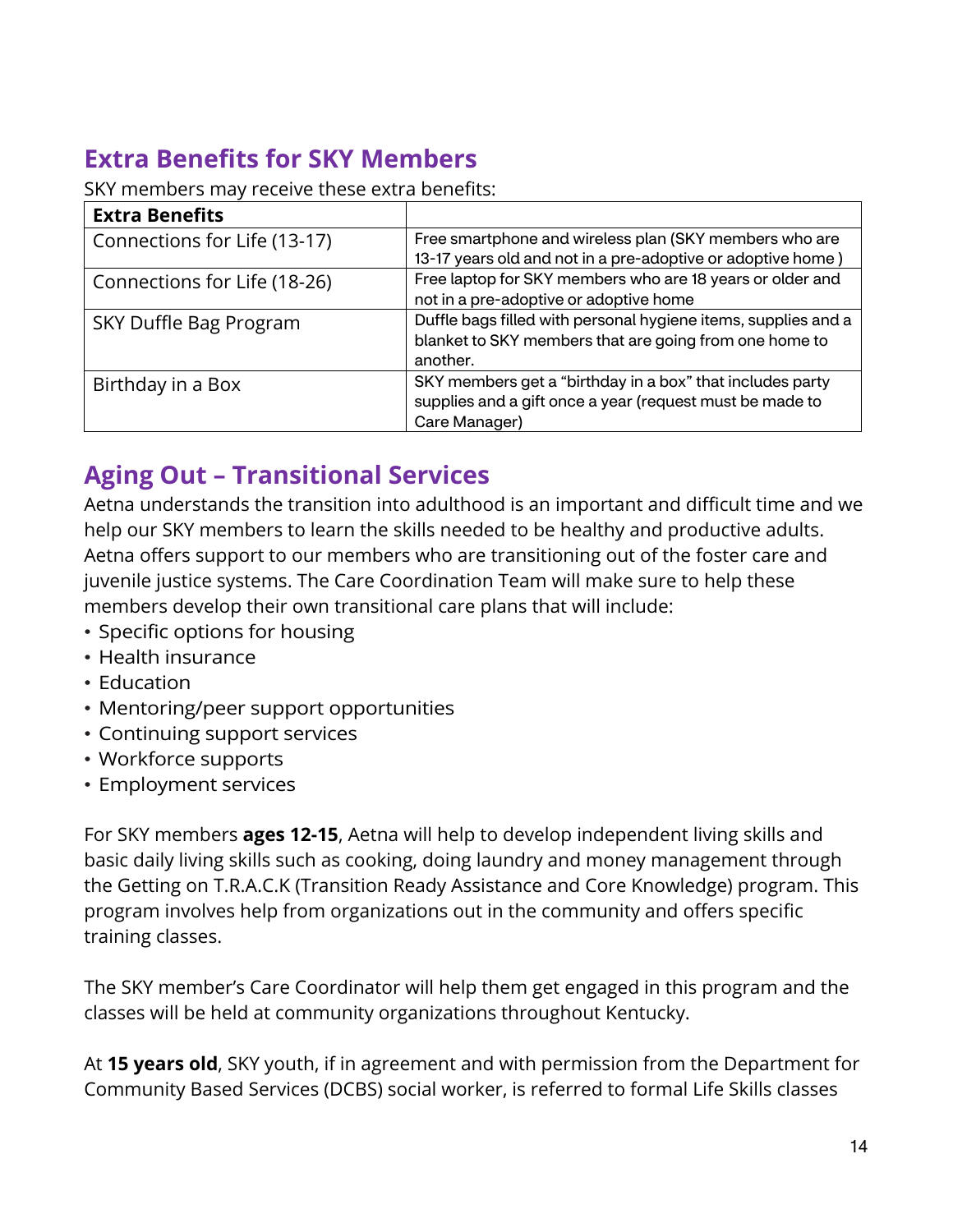<span id="page-14-0"></span>and has the opportunity to complete aptitude tests and job interest surveys using tools such as the U.S. Department of Labor's O\*NET Interest Profiler.

 When the youth is **16 years old**, the care coordinator collaborates with DCBS and DJJ (if involved) to make certain that youth becomes enrolled in state formal life skills classes (John H. Chafee Foster Care Independence Program).

 Care Transition Toolkit and the Planning Tool for Transition Planning for Youth with When the member turns **17 years old**, Aetna also supports members, as well as DCBS and DJJ, in the formal transition planning process. To help youth work on their transition plans, Aetna will utilize easy-to-use tools such as the Department of Education's Foster Disabilities from the Child Welfare System to Adulthood (Juvenile Law Center) to help youth plan their next steps. Transition planning will be incorporated into Care Coordination Team meetings.

 For those youth who choose to end commitment at 18, the Care Coordinator will help the SKY members that are **18 years old** will have support and assistance as they enter adulthood. DCBS involved youth have the option to extend their involvement in the foster care system. This extension allows 18- to 21-year-olds to stay in or re-enter foster care. youth identify and prioritize their needs. SKY members will have access to community supports, including **Regional Independent Living Coordinators**, to assist with their transition planning.

For youth that are **20 years old,** the Care Coordination Team will help to ensure that care coordination, housing, education, and financial support are included in their transitional care plan. These are critical skills to help ensure SKY members will be empowered to make decisions regarding the services they need during and after their transition into adulthood.

 For youth that are **21 years old**, the Care Coordination Team's primary focus will be on aftercare planning (when the youth transitions out of the children's system).

### **Accessing the Inquiry Coordinator**

 The Inquiry Coordinator works with SKY Members, families, and providers to make sure they are aware of how to file grievances and appeals and provide training to SKY staff to reduce areas of concern. These recommendations are provided to SKY, the Department of Medicaid Services, DCBS, and DJJ on inquiries and complaints made by/for SKY members and providers. The Inquiry Coordinator works for the member to make recommendations for any changes needed to improve either care that is provided or the way in which care is